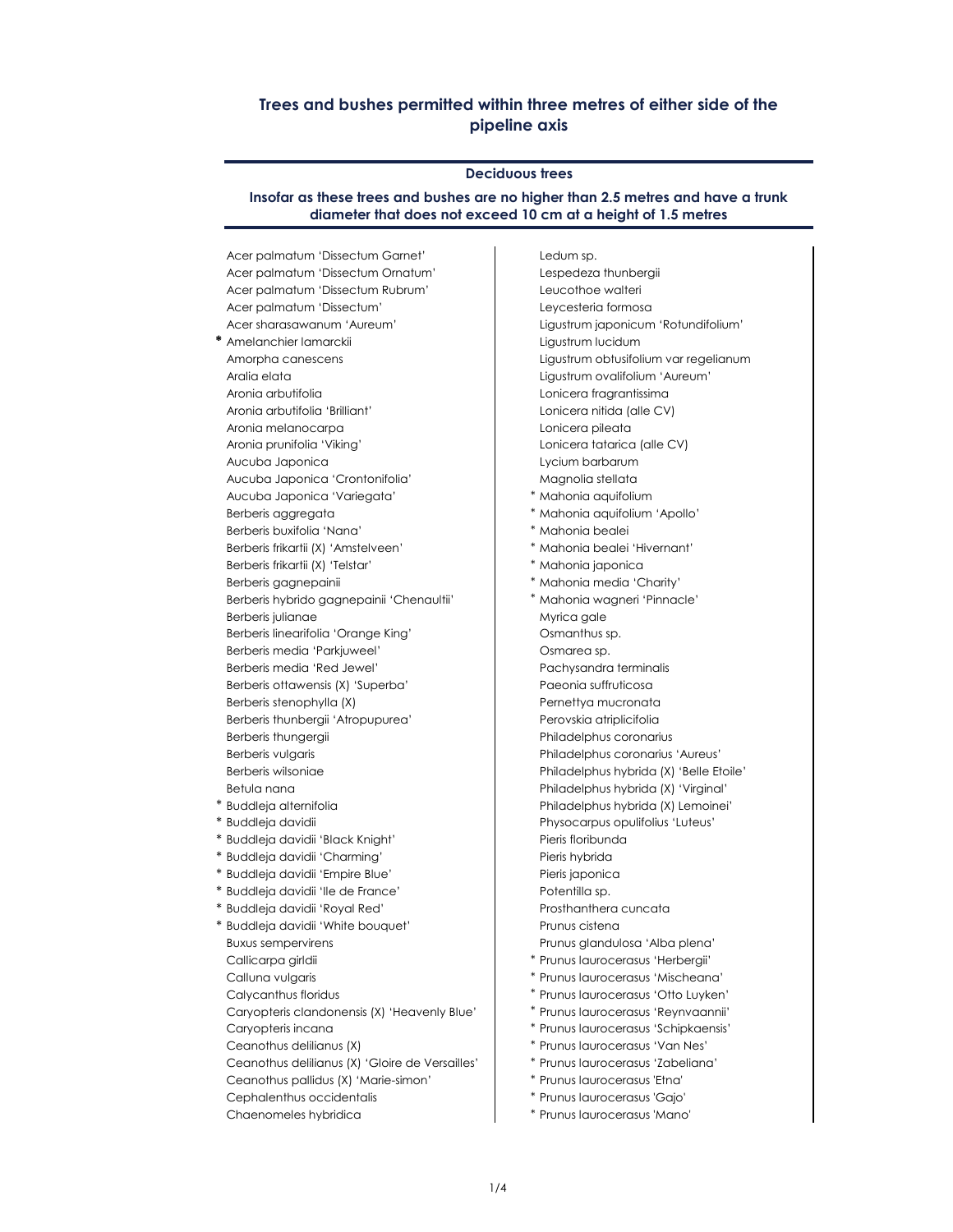Chaenomeles japonica **\*** Prunus laurocerasus 'Mount Vernon' Chamaecytisus pupureus 'Atropurpureus' \* Prunus laurocerasus 'Zabeliana' Chimonathus praecox Prunus subhirtella 'Rosea plena' Clethra alnifolia e controllation de la prunus tenella Clethra alnifolia 'Pink Spire' Prunus tomentosa Clethra barbinervis et al. 2003 and 2004 and 2010 and 2010 and 2010 and 2010 and 2010 and 2010 and 2010 and 20 Colutea arborescens **Pyracantha coccineal** Pyracantha coccinea Cornus alba Rhus cotinus and Rhus cotinus Rhus cotinus Cornus alba 'Argenteomarginata' Rhus glabra Cornus alba 'Elegantissima' 
and the Ribes alpinum Cornus alba 'Gouchaultii' and a cornus alba aureum Cornus alba 'Kesselringii' Ribes nigrum Cornus alba 'Sibirica' and alba cornus alba 'Sibirica' and alba cornus alba cornus alba cornus alba cornus alba cornus alba cornus alba cornus alba cornus alba cornus alba cornus alba cornus alba cornus alba cornus alba co Cornus alba 'Stolonifera' Ribes sanguineum Cornus alba 'Hessei' Ribes uva-crispa Corylopsis pauciflora and a coronal correction and a Rosa agrestis Corylopsis spicata **Rosa** arvensis Corylus avellana 'Contorta' 
and a Rosa canina Cotinus coggygria **Rosa** Rosa pimpinellifolia Cotinus coggygria 'Royal Purple' | Rosa rubiginosa \* Cotoneaster sp. \* Rosa rugosa Daphne burkwoodii (X) 'Sommerset' Rosa sp. alle siervariëteiten Daphne cneorum and a state of the Rosa tomentosa Daphne mezereum 'Grandiflora' and a Rubus sp. Daphne mezereum 'Rubra' Rubus caesius Deutzia gracilis and a control of the Rubus fruticosus Rubus fruticosus Deutzia gracilis 'Nikko' and a controller controller and a Rubus idaeus Deutzia hybrida (X) 'Magicien' 
and a controller and a Rubus spectabilis Deutzia hybrida (X) 'Mont Rose' Salix aurita Deutzia lemoinei (X) Salix balfourii (X) Deutzia purpurascens 'Klamiiflora' Salix cotonifolia Deutzia scabra 'Plena' Salix elaeagnos 'Angustifolia' Deutzia scabra 'Pride of Rochester' Salix hastata 'Wehrhahnii' Diervilla splendens Salix helvetica Elaegnus commutata salix integra 'Hakuro-nishiki' Elaegnus ebbinggei Salix irrorata Elaegnus ebbinggei 'Limelight' Salix multinervis (X) Elaegnus multiflora et al. et al. et al. et al. et al. et al. et al. et al. et al. et al. et al. et al. et al. Elaegnus pungens 'Goldrim' states of the Salix repens 'Argentea' Elaegnus pungens 'Maculta' Salix repens 'Rosmarinifolia' Elsholtzia stauntonii Salix udensis 'Sekka' Empetrum nigrum Salix wehrhahnii \* Enkianthus campanulatus sambucus racemosa Ephedra distachya Sambucus racemosa 'Plumosa Aurea' Erica (alle soorten) Sarcococa hookeriana 'Humilis' Escallonia sp. Skimmia sp. Skimmia sp. Euonymus alatus et al. et al. et al. et al. et al. et al. et al. et al. et al. et al. et al. et al. et al. et a Euonymus fortunei the second terms of the second terms of the second terms of the second terms of the second terms of the second terms of the second terms of the second terms of the second terms of the second terms of the Forsythia intermedia (X) Stephanandra sp. Forsythia intermedia 'Beatrix Farrand' Symphoricarpos albus Forsythia intermedia 'Courtalyn' Symphoricarpos sp. Forsythia intermedia 'Flojor' Syringa micropylla Forsythia intermedia 'Lynwood' Vaccinium myrtillus Forsythia intermedia 'Minigold' Vaccinium oxycoccus Forsythia intermedia 'Spectabilis' Vaccinium uliginosum

Forsythia intermedia 'Goldzauber' Tamarix pentandra (uitgezonderd Var 'Rubra')

 $\mathbf{I}$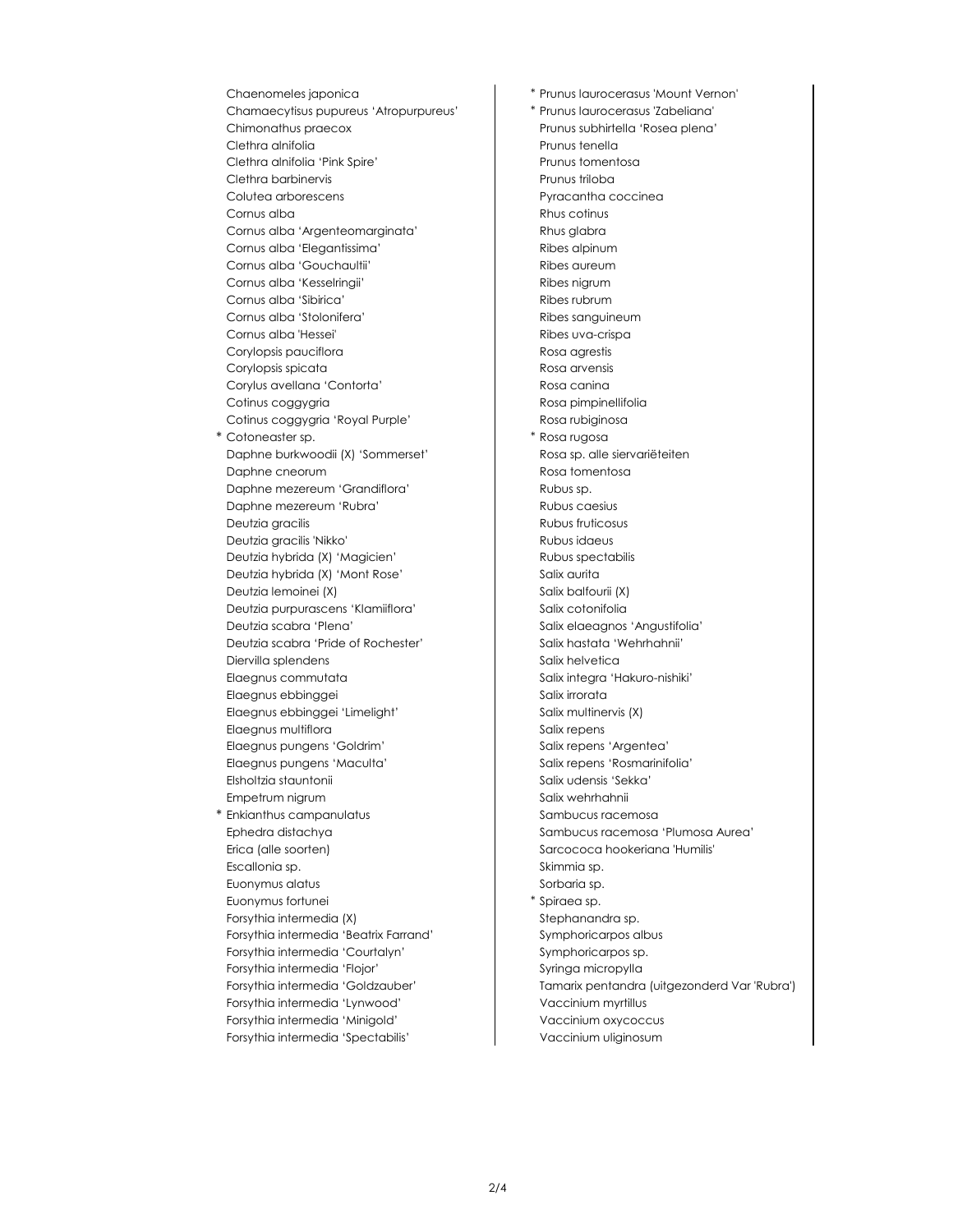Forsythia intermedia 'Weekend' Vaccinium vitis-idaea Forsythia ovata 'Tatragold' Viburnum bodnantense (X) 'Dawn' Forsythia supensa var. fortunei Viburnum bodnantense (X) 'Deben' Fothergilla major Viburnum burkwoodii (X) Fuchsia hybrida (X) 'Madame Cornelissen' Viburnum carlcephalum (X) Gaultheria procumbens Viburnum carlesii Gaultheria shallon Viburnum davidii Genista lydia Viburnum fragrans Genista pilosa Viburnum lantana Genista pilosa 'Vancouver gold' Viburnum opulus Genista sagittalis Viburnum plicatum 'Mariesii' Genista tinctoria 'Royal Gold' Viburnum plicatum 'Rotundifolium' Halimodendron halodendron Viburnum plicatum 'Watanabe' Hamamelis intermedia (alle CV) Viburnum rhytidophyllum Hamamelis mollis Viburnum tomentosum Hebe sp. Weigelia florida 'Nana Varaigata' Hedera sp. Weigelia florida 'Purpurea' Hedysarum multijugum Weigelia florida 'Victoria' Hydrangea sp. Weigelia hybrida (X) 'Abel Carrière' Hypericum sp. Weigelia hybrida (X) 'Bristol Ruby' Ilex crenata (alle CV) Weigelia hybrida (X) 'Candida' Ilex meseveae en CV Weigelia hybrida (X) 'Eva Rathke' Ilex verticillata Weigelia hybrida (X) 'Evita' Indigofera sp. Weigelia hybrida (X) 'Fairy' Itea virginica Weigelia hybrida (X) 'Newport Red' Kalmia sp. Weigelia hybrida (X) 'Red Prince' Kerria japonica www.wales.com weigelia middendorffiana Kolkwitzia amabilis XVIII et al. 2010 - Yucca filimentosa Lavandula sp. Zenobia pulverulenta 'Blue sky'

#### **Resinous tres**

### **Insofar as these trees and bushes are no higher than 2.5 metres and have a trunk diameter that does not exceed 10 cm at a height of 1.5 metres**

Abies balsamea 'Nana' Juniperus squamata 'Prostrata' Chamaecyparis lawsonia 'Minima Glauca' Juniperus virginiana 'Grey Owl' Chamaecyparis pisifera 'Boulevard' Picea abies 'Maxwellii' Chamaecyparis pisifera 'Filifera Aurea' Picea abies 'Nidiformis' Chamaecyparis pisifera 'Filifera Nana' Picea abies 'Pumila Glauca' Cryptomeria japonica 'Globosa Nana' Picea glauca 'Conica' **\*** Cryptomeria japonica 'Jindai' Picea jezoensis

Cryptomeria japonica 'Bandai' Picea omorika 'Nana' Cryptomeria japonica 'Vilmoriniana' Picea pungens 'Glauca Globosa' Juniperus chinensis (mdia) 'Blaauw' Pinus mugo 'Gnom' Juniperus chinensis 'Mint Julep' Pinus mugo 'Mops' Juniperus chinensis 'Old Gold' Pinus mugo mughus Juniperus chinensis 'Pfitzeriana Aurea' Pinus mugo pumilio Juniperus chinensis 'Pfitzeriana' Pinus strobus nana Juniperus chinensis 'Plumosa Aurea' Taxus baccata 'Semperaurea' Juniperus chinensis 'Rockery' Taxus baccata 'Standishii' Juniperus chinensis 'Stricta' Taxus baccata 'Summergold' Juniperus communis 'Hibernica' Thuja occidentalis 'Aurea Nana' Juniperus communis 'Repanda' Thuja occidentalis 'Danica' Juniperus horizontalis glauca Thuja occidentalis 'Globosa' Juniperus sabina 'Hicksii' Thuja occidentalis 'Golden Globe' Juniperus sabina 'Tamariscifolia' Thuja occidentalis 'Recurva Nana' Juniperus squamata 'Blue Carpet' Thuja occidentalis 'Rheingold' Juniperus squamata 'Meyeri' and a Tsuga canadensis 'Jeddeloh'